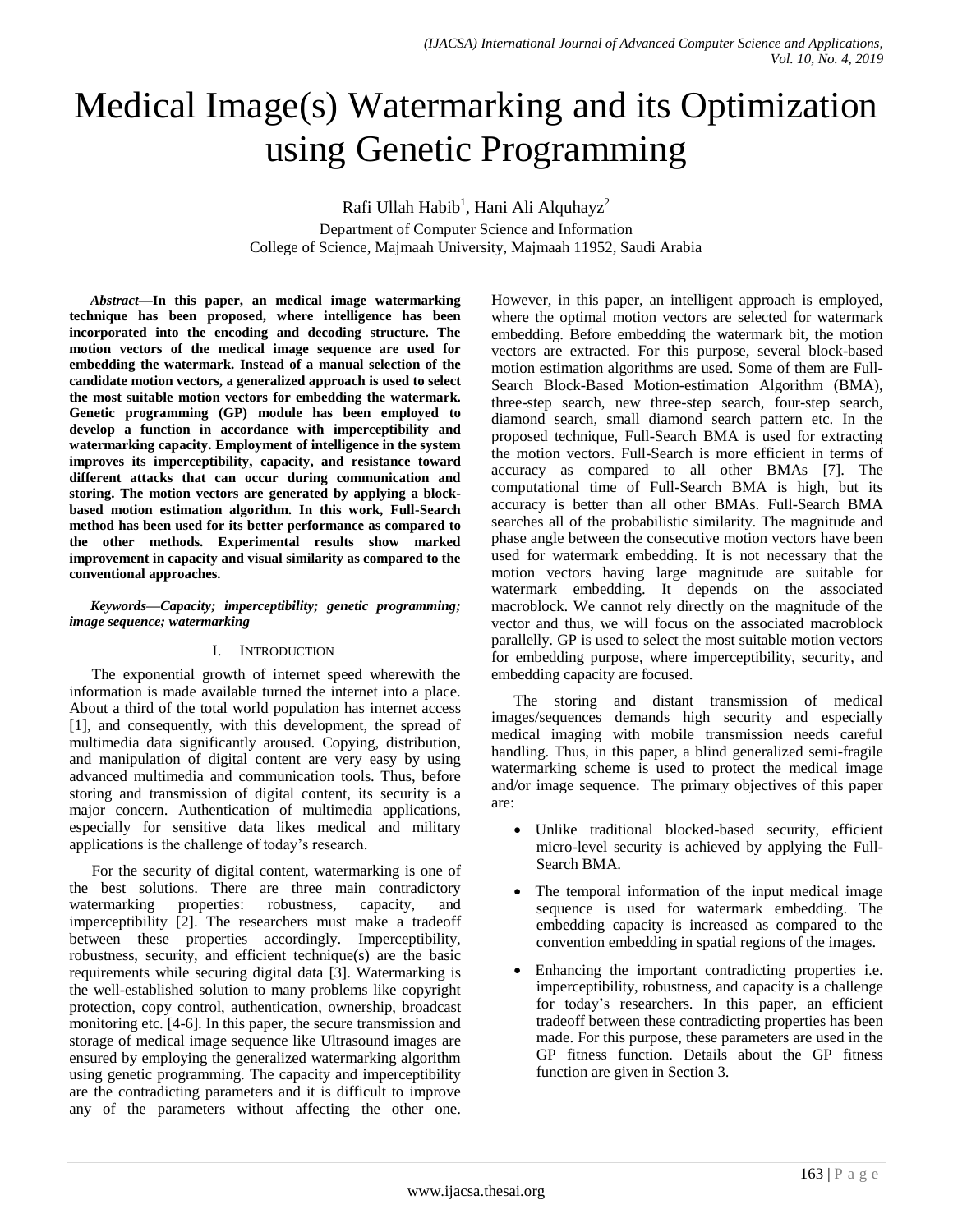• For imperceptibility, peak signal to noise ratio (PSNR) and structural similarity index measure (SSIM) are used. Determining the capacity of the watermark is to find how much watermark bits are embedded in the image/video without any perceptual distortion [8]. For watermarking capacity  $(WC)$ , a number of embedded bits per frame (EBPF) are considered and this measurement is used in the fitness function. By the end of all frames embedding, an average of the embedded bits per frame is taken.

# II. LITERATURE SURVEY

Since the last three decades, the researchers are working on the security of medical images. Most of the researchers are using watermarking methods based on error correcting code, multiple watermarking, hybrid watermarking, intelligent watermarking, biometric watermarking, joint compression based watermarking, etc. Some of the proposed techniques are discussed as follow.

In [9], the motion vector watermarking was proposed where the authors have used the motion vectors having large values and less change in phase angle. The experimental results in their work indicate that the visual similarity of the watermarked image is not highly affected. The MPEG compression speed is not affected and has the capability to embed the high capacity watermark in a short video.

Medical image watermarking technique has been proposed in Singh et al. [10], in which the image is decomposed by using discrete wavelet transform (DWT) and the medical text watermark is embedded in the sub-bands of the wavelet domain using spread spectrum technique. Third level decomposition is made and based on threshold criteria, three different watermarks have been embedded in the selected vertical and horizontal wavelet subbands.

In [11], Giakoumaki *et al*. have proposed wavelet-based watermarking algorithms, where the authors address the issues related to medical confidentiality. The input image is decomposed by using wavelet transform and the watermark is embedded in the wavelet coefficients. The authors have utilized two watermarking approaches for medical images. The detailed coefficients of the cover image are used for watermark embedding. Quantization function has been applied to each of the marked coefficients for extracting the multiple watermark bits. By using this hybrid algorithm, robustness, reliability, efficiency, and imperceptibility have been improved. The only disadvantage of this method is higher computational complexity.

In [12], Ouhsain *et al*. proposed a discrete fractional Fourier and DWT based watermarking system. After first level wavelet decomposition, the input image is divided into four subbands. Multiple parameters discrete fractional Fourier (MPDFRF) is applied to each subband and the watermark is embedded into each block.

A blind optimal watermarking method has been proposed by Peng *et al*. [13]. This method is based on the multi-wavelet transformation and support vector machine (SVM). After first level wavelet decomposition, the lower frequency sub-band of the cover image is used for watermark embedding. The reference information and logo have been used as a watermark to be embedded.

A biometric-based medical image watermarking method has been proposed by Wioletta [14]. The author is using DWT to embed a biometric watermark into the cover work. This method is robust against both legitimate and illegitimate manipulations.

Lin and Ching proposed a blind wavelet-based digital image watermarking scheme that has high capacity and able to hide more than one image inside the cover work without affecting the imperceptibility of the watermarked image [15]. The watermark is permuted before embedding to ensure the robustness and security of the watermark simultaneously.

In 2009, I. Usman *et al*., have proposed an intelligent watermarking technique [16]. The authors intelligently select the coefficient for watermark embedding. The embedding coefficients are selected using genetic programming. The authors are exploiting the amplitude of the wavelet coefficient. GP has been employed for evolving the mathematical function, which is based on visual similarity and watermarking capacity. The results are effective in terms of imperceptibility and payload.

S. Acharjee *et al.* have proposed a watermarking technique that enhances the security of medical videos [17]. Motion vectors of the electrocardiogram (ECG) videos are used for watermark embedding. A binary image is used as a watermark. The authors are using a threshold to select the motion vectors. In addition, they have tried to reduce the calculation and speed up the authentication process.

# III. GENETIC PROGRAMMING (GP) MODULE

Genetic programming is an evolutionary computation technique that is used in many applications. GP is a machine learning technique based on natural selection and genetics [18]. GP is based on the stochastic method, where randomness plays an important role in searching and learning [19]. The most suitable motion vectors, in terms of visual similarity and capacity, are selected for embedding watermark bits. Initially, a random population is evaluated using a fitness function according to the application. The individuals in the population are computer programs. In the proposed scheme, the fitness function that is based on imperceptibility and capacity is focused. In the initial population, the best individual is reserved and all of the others are deleted and replaced by the children of the best individuals. The reserved children make a new generation, where so of the children may have the best score than their parents in the previous generation. This process is repeated until one of the termination criterions is satisfied. Block diagram for developing GP module is shown in Fig. 1.



Fig. 1. Basic GP Architecture.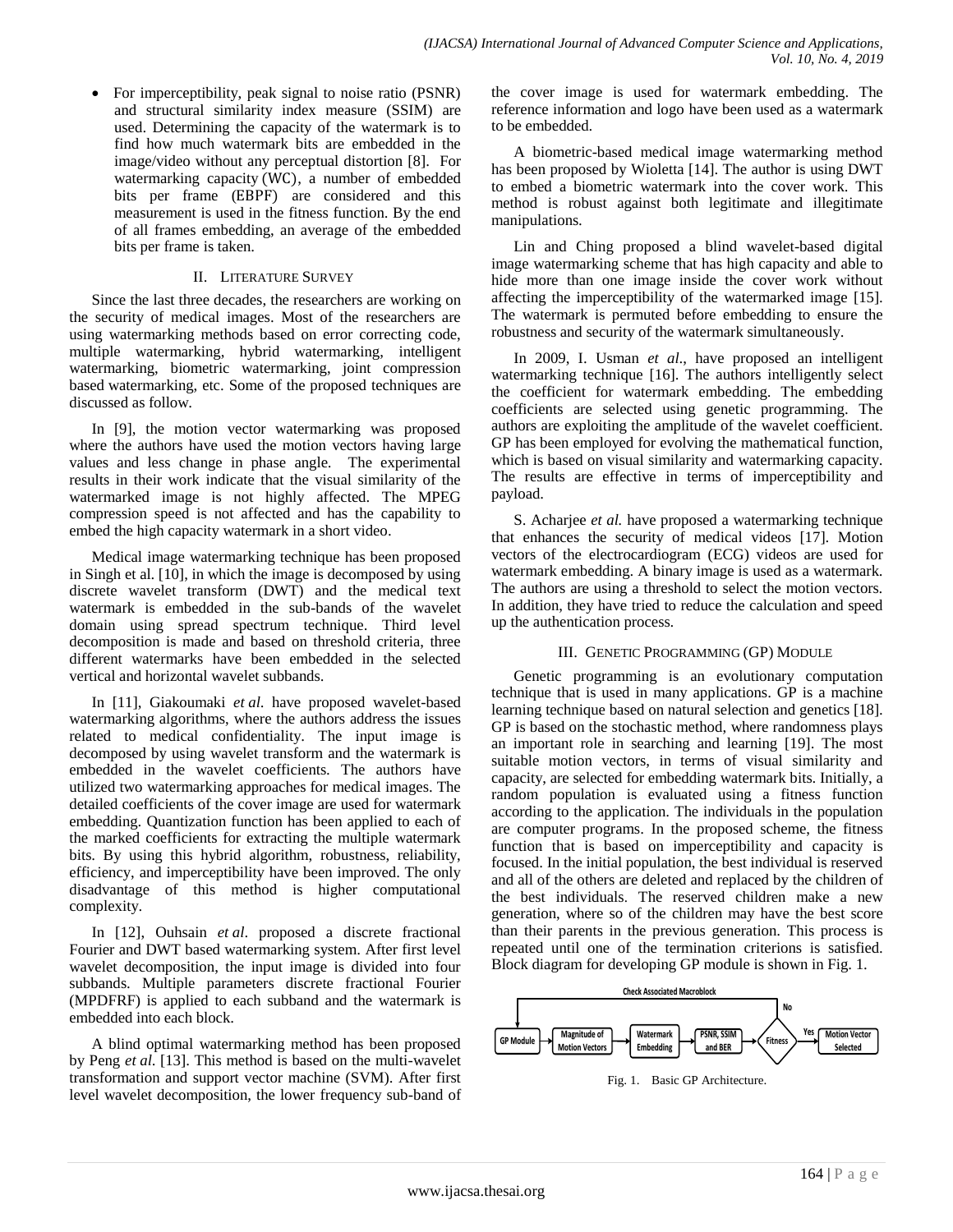Fitness criteria, suitable functions, and terminals are defined that represent the possible solutions in the form of a complex numerical function. GP module has the following different functions.

## *A. GP Function Set*

The function set used in GP is based in the nature f the problem. The available mathematical function in GP module collectively makes the GP function set. In the simulations, four basic binary functions have been  $+$ ,  $-$ ,  $\times$ ,  $\div$ , log, exponent are used.

## *B. Fitness Function*

Each individual of the population is graded. In the proposed scheme, the PSNR, SSIM, and capacity are used to assess the fitness function. This function provides the feedback to the GP module representing the fitness of the individual. A higher individual fitness score indicates higher performance. GP fitness function contains four basic arithmetic operators and the operands like magnitude and phase angle of motion vectors, macroblock index. The performance evaluation of the fitness function is measured by the PSNR, SSIM and watermarking capacity. The following fitness function is used:

fitness = 
$$
\alpha_1 \times \frac{PSNR}{50} + \alpha_2 \times SSIM + \alpha_3 \times WC
$$
  
(1)

The watermarking capacity is  $WC = EBPF/(M \times N)$ , where  $M \times N$  is the size of the frame. The constants  $\alpha_1, \alpha_2$  and  $\alpha_3$  are the weighting parameters that are decided according to the application. For applications requiring more capacity/payload, some sacrifice can be made in terms of imperceptibility, i.e. the parameter  $\alpha_3$  should be given more weight. Similarly, for the applications, where high imperceptibility is required, the parameters  $\alpha_1$  and  $\alpha_2$  should be given more weight. PSNR and SSIM are calculated between the original image and the watermarked image. PSNR is divided by 50 in order to scale its value, such that equal weight could be given to all of the objective measures.

# *C. Population Initialization*

The individuals in the initial population are generated randomly. The most common methods that are used for the initialization of population are "ramped half  $-$  and  $-$  half" and "full  $-$  and  $-$  grow" methods. By using any of the abovementioned methods, the pre-defined maximum tree depth does not be exceeded [20]. In the proposed scheme, the "Ramped half  $-$  and  $-$  half" method is used for generating the initial population.

# *D. Termination Criteria*

The simulation is terminated when one of the following becomes true.

- When the fitness score is exceeded i.e. fitness  $> 50$
- When the fitness score repeats
- When the number of generations reaches the predefined maximum number of generations
- When the error becomes less than a pre-defined threshold

## *E. GP Operators*

The most common operators used in genetic programming are crossover, replication and mutation. In the proposed scheme, crossover, mutation and replication are used to produce the next generation. In a crossover, the two individual parents exchange genetic materials to create a child. It tries to mimic recombination and reproduction. Optimal and/or near to optimal solution comes with the help of crossover operator. In mutation, the genome is changed in a minor way for the next generation. In replication, the individual is copied to the new generation. In the proposed GP run, a crossover has a higher ratio as compared to the mutation and replication. All of the necessary settings of the GP module are given in Table I.

| <b>Objectives</b>         | To evolve the best result                              |  |  |
|---------------------------|--------------------------------------------------------|--|--|
| <b>Function Operators</b> | Log, Exponent, $+$ , $-$ , $\times$ , $\div$           |  |  |
| <b>Function Operands</b>  | The magnitude and the Phase angle of motion<br>vectors |  |  |
| <b>Fitness</b>            | PSNR, SSIM and watermarking capacity                   |  |  |
| Expected children         | rank89                                                 |  |  |
| Selection                 | General                                                |  |  |
| Initial Population        | ramped half $-$ and $-$ half                           |  |  |
| Termination               | Score exceed, Number of generations, error             |  |  |
| Sampling                  | Tournament                                             |  |  |
| Survival                  | Keep the best                                          |  |  |
| <b>GP</b> Operators       | Mutation, Crossover, Replication                       |  |  |

# IV. PROPOSED ALGORITHM

A generalized watermarking algorithm for the ultrasound image sequence has been presented. The temporal space is acquired by using a Full Search block-based motion estimation algorithm. As compared to all other block-based motion estimation algorithms, Full Search is time-consuming but it is more efficient. The intelligent selection is carried out while choosing the candidate motion vectors. For this purpose, genetic programming is used to select the efficient motion vectors where the watermark bits are embedded. This will increase the visual similarity, capacity and the robustness of the watermarking system.

MATLAB environment has been used for the experimental results. For GP simulation, the Matlab based GPLAB toolbox has been used [21].

# *A. Watermark Embedding*

 A key-based random binary sequence is generated that is used as a watermark in the proposed system. The watermark is quadruplicated and then scrambled before embedding in the motion vectors.  $b = rand(i)$ , where i is the number of watermark bits quarter to the required bits. The randomly generated bits are then quadruplicated to make a vector V i.e.  $V =$  $(b_1, b_2, ... b_n, b_1, b_2, s ... b_n, b_1, b_2, ... b_n, b_1, b_2,$ where n is the number of generated bits. The quadruplicated bits are then permuted by using a secret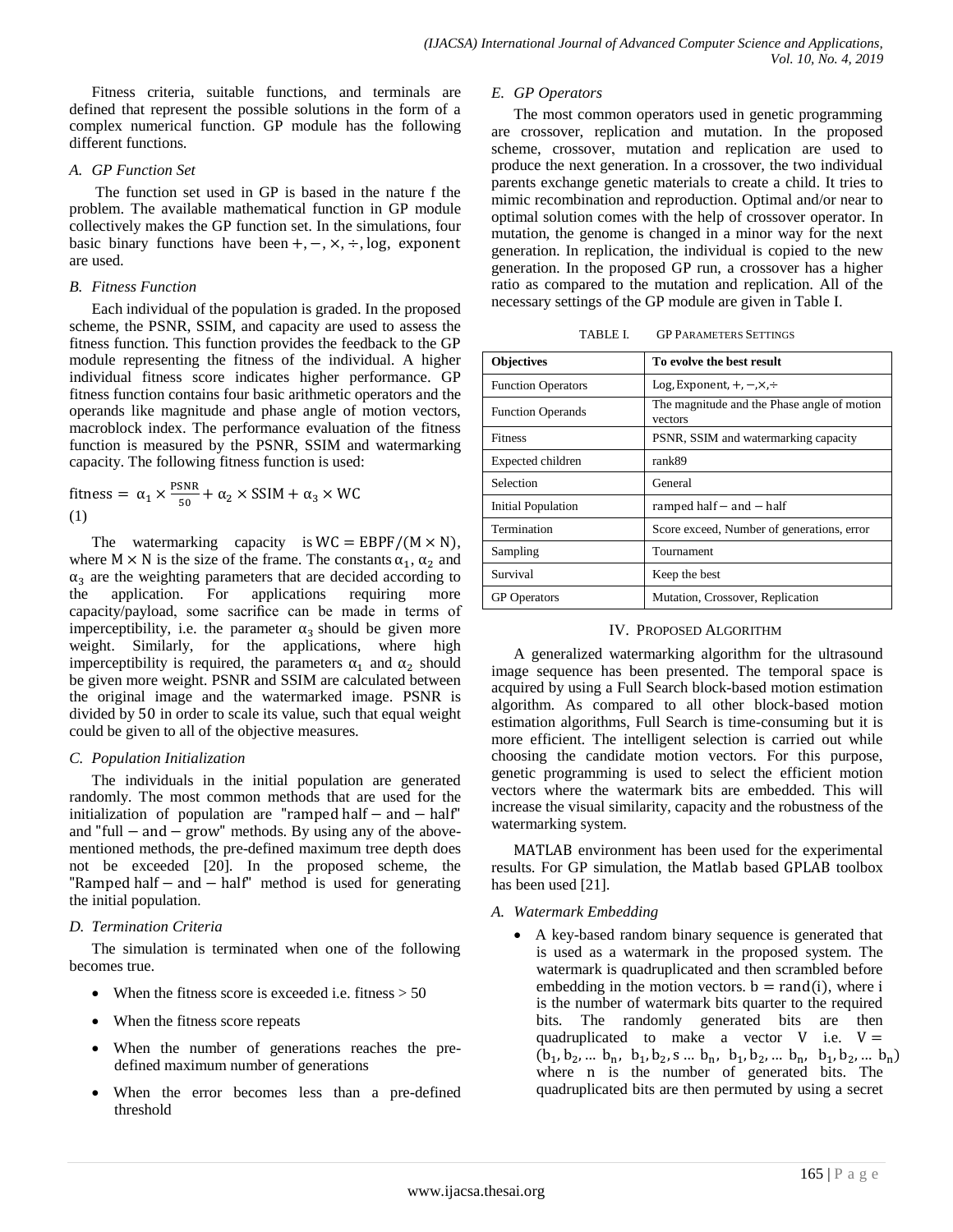key to make it more secure [22]. Thus the final watermark to be embedded is:  $W_{final} = V_{permuted}$ .

- We are applying a full-search block-based motion estimation algorithm to the ultrasound image sequence to generate motion vectors.
- The genetic programming module (GP) is introduced, where the initial population, generations and fitness function, termination criteria etc. are decided. In this paper, the fitness function is based on the PSNR and SSIM along with the watermarking capacity.
- For embedding the watermark, the most suitable candidate motion vectors are selected by using the above-mentioned genetic programming module.
- The watermark bits are embedded in the motion vectors and run generation by generation until the termination criteria achieved. The termination criteria can fitness score, a number of generation, execution time or repetition of the fitness values. The numerical fitness expressions are evaluated while embedding the watermark bits in the ultrasound frames. These expressions are used in the watermark extraction. This is to be discussed in detail in Section 4.2.
- Once the motion vector is selected, its magnitude and the phase angle are modified. The magnitude of the motion vector is given in Equation 2.

$$
Mag_{mv}(i) = \sqrt{h_i^2 + v_i^2}, \quad 0 < i \le MB
$$
 (2)

Where MB is the macroblock, h and v are the horizontal and vertical values of the motion vector respectively. Calculate the phase angle to embed the watermark bit. The phase angle is given in Equation 3.

$$
\theta(j) = \tan^{-1} m v(v)_i / m v(h)_i \tag{3}
$$

where  $mv(v)$  and  $mv(h)$  are the vertical and horizontal components respectively.

 $\bullet$  If the watermark bit is 1 then we chose the coordinate sectors I and II, otherwise, we chose the coordinate sectors III and IV for embedding. If the  $0 \le \theta \le 90$ , then modify the horizontal component of the selected vector and if  $90 < \theta \le 180$  then the vertical component of the motion vectors is modified [23]. The coordinate regions are shown in Fig. 2.

The effect of watermark embedding is measured by PSNR and SSIM as given in Equation 4 and Equation 5.

$$
PSNR = 20log_{10}(\frac{255^2}{\text{MSE}})
$$
\n(4)

where MSE is the mean square error.

$$
SSIM(x, y) = \frac{(2\mu_x \mu_y + c_1)(2\sigma_{xy} + c_2)}{(\mu_x^2 + \mu_y^2 + c_1)(\sigma_x^2 + \sigma_y^2 + c_2)}
$$
(5)

 $\Pi$  $\mathbf{I}$  $III$ IV

Fig. 2. The Coordinate System.

where x and y are two windows of size  $N \times N$ ,  $\mu_x$  and  $\mu_v$  are the averages of x and y, and  $\sigma_x^2$  and  $\sigma_v^2$  are the variances of x and y respectively.  $c_1 = (K_1 L)^2$  and  $c_2 = (K_2 L)^2$  where L is the maximum value i.e.2<sup>#bites</sup> and  $k_1 = 0.01$  and by default.

Normally, the watermark capacity is calculated as bits per pixel (bpp), when the spatial domain is used for watermark embedding. However, in the proposed scheme, the capacity is calculated by the embedded bits in the frame.

When the fitness criteria, which are PSNR, SSIM and capacity are fulfilled, the system will move on to the next frame for watermark embedding and continue until embedding all the frames of the sequence.

# *B. Watermark Extraction*

Once the ultrasound image sequence watermarking is finished and shared through a wired or wireless communication channel, then verification is required on the receiving side.

- On the receiving side, motion vectors of the watermarked image sequence are generated. Then we select those motion vectors, which were used for watermark embedding. For a selection of the marked candidate motion vectors, the fitness numerical expression is used. The same fitness function equation is used to select the motion vectors.
- The watermark bits are then extracted from the selected motion vectors and compared to the same watermark bits that can be generated on the verification side by using the same key.
- If the extracted watermark bits and the generated watermark bits are same, then the image sequence is authentic, otherwise tampered.

The watermark embedding and extraction are shown in Fig. 3 and 4, respectively.



Fig. 3. Watermark Embedding Process.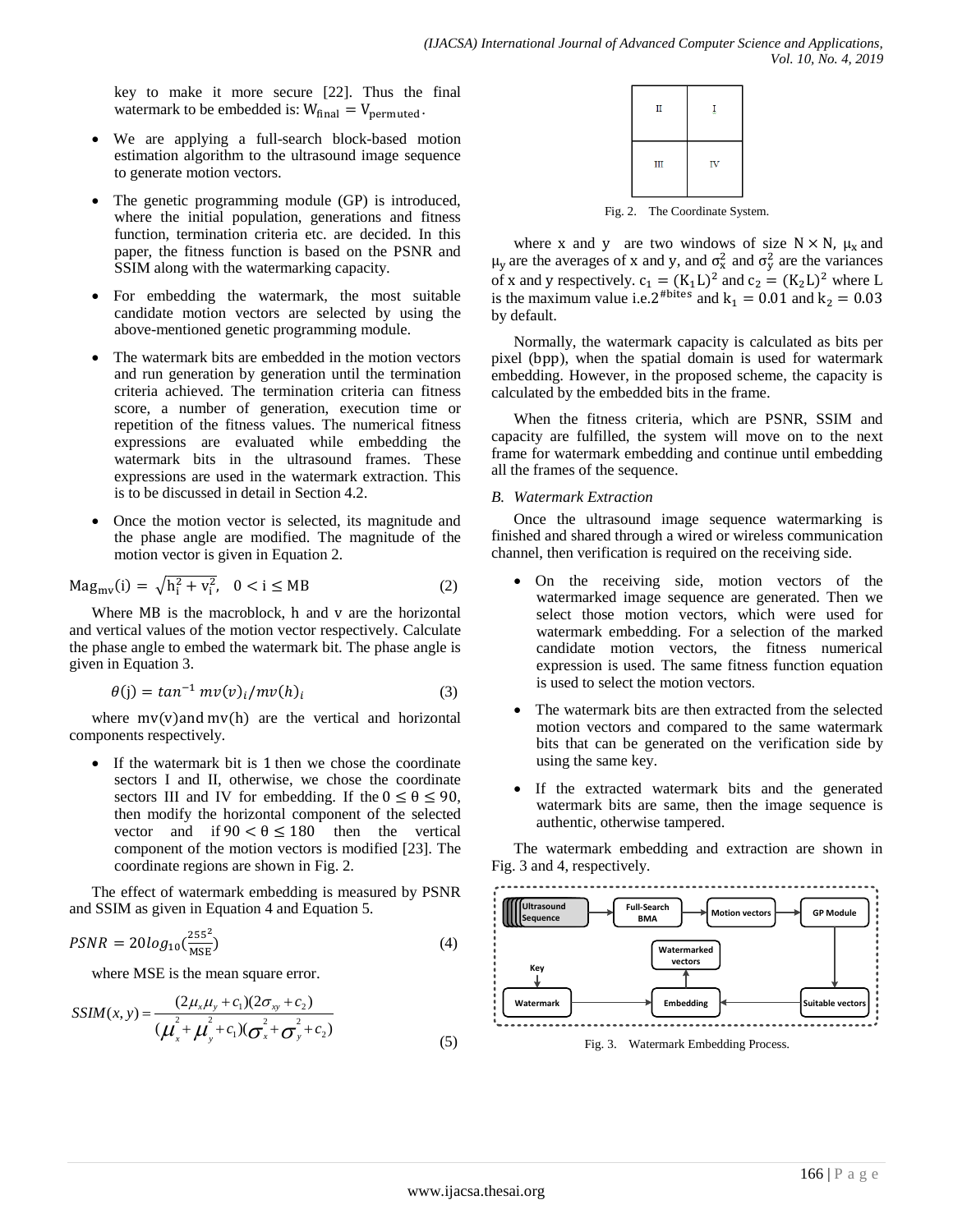

In the extraction process, the to-be-checked-sequence is used as an input and the motion vectors are selected where the watermarks bits were embedded on the embedding side. For the selection of the motion vectors, the fitness function expressions are used that were evaluated by GP module. The watermark is generated by using the same key and then the generated and extracted watermarks are compared. If both the watermarks are same, the sequence is authentic otherwise tampered. The location(s) of tampering is then analyzed and detected that which frame(s) tampers and how much. For normal videos, it is decided that the tampering is acceptable or not. However, for medical videos, a tiny distortion cannot be accepted. For this reason, the legitimate and illegitimate tampering is not differentiated in this paper.

### V. EXPERIMENTAL RESULTS

An ultrasound sequence has been chosen for the experimental work [24]. After applying the Full-Search BMA, lots of motion vectors are obtained. Thus, a high strength watermark can be embedded without affecting the imperceptibility. Although, it is not necessary that large magnitude vectors are suitable for watermark embedding. It depends on the associated macroblock. We cannot rely directly on the magnitude of the vector and thus, the associated macroblock is focused parallelly. Any fixed threshold is not assigned to the magnitude of the motion vectors for the embedding selection. For this purpose, an intelligent system is employed, where the GP module will decide the most suitable motion vector for embedding the watermark bits. The details of the ultrasound sequence before and after Full-search BMA are given in Table II.

TABLE II. DETAIL OF THE ULTRASOUND IMAGE SEQUENCE BEFORE AND AFTER FULL-SEARCH BMA

| <b>Features</b>                       | <b>Details</b>   |  |
|---------------------------------------|------------------|--|
| Image sequence / video                | Ultrasound video |  |
| Resolution                            | 1920x1080        |  |
| <b>Size</b>                           | 97 MB            |  |
| <b>Aspect Ratio</b>                   | 16:9             |  |
| Frame rate                            | $25.00$ fps      |  |
| Duration                              | 00:06            |  |
| <b>Total frames</b>                   | 168              |  |
| <b>BMA</b>                            | Full-Search      |  |
| Macroblock size                       | $16 \times 16$   |  |
| Number of motion vectors/frame        | 8100             |  |
| Motion vector threshold for selection | <b>GP</b> based  |  |

Fig. 5 and 6 show some of the frames extracted from the video and the corresponding motion vectors respectively. The structures of medical images/videos are much different from normal videos. Hence it is difficult to compare any watermarking algorithm that is designed for normal videos i.e. bmp, tiff, . jpeg etc.

The watermarked motion vectors are shown in Fig. 7. In Fig. 5 and 6, it can be seen that there are hundreds of motion vectors even if the size of the macroblock is  $16 \times 16$ . Hence, the embedding capacity is too high as compared to the regular images. In the proposed method, the motion vectors are intelligently selected for embedding the watermark bits; therefore, the visual similarity can be easily maintained after embedding a high strength watermark. If the motion vectors on the boundary are selected for embedding then it may create some problem of overflow and underflow. To avoid the overflow/underflow, a histogram modification is used before embedding the watermark. The phenomenon used in [25] has been utilized where the authors have proposed a preprocessing method for fixing the issue of overflow and underflow. They find the zero point that is closed to the boundary i.e. (0 or 255), and the boundary pixels are removed and the pixels between the boundary pixels and zero points are removed by modifying the histogram of the original frame. For histogram generating, the boundary pixels are not used and after embedding the watermark, new boundary pixels appear. Thus, a correct histogram can be obtained, while extracting the watermark on the verification side.

It is not easy to compare medical images with normal images like bmp, jpeg, and tiff images. The dicom image contains the details about the image and has patient information in the same file. It contains the header and other information that are structured differently from the other formats. Little Endian or Big Endian byte orders are used to encode the dicom image file format. Dicom formats are converted to bmp because the main interest is the security of the image rather than the patient and machine information associated with the images. The converted images are viewable on the common image viewing system with small size [26].

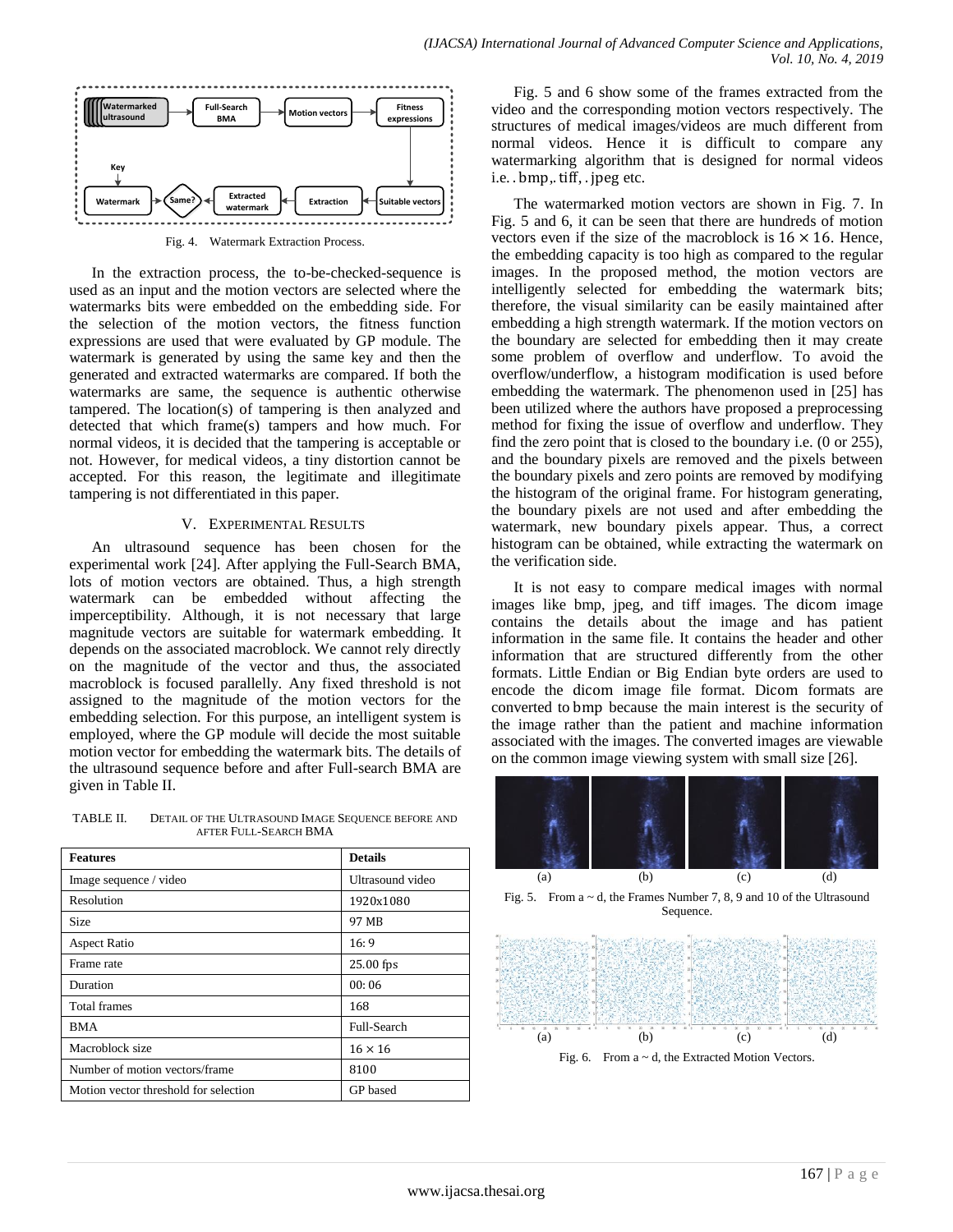

Table III shows the embedding distortion that is measured by PSNR and SSIM along with the embedding capacity. The main objective of the proposed approach is to increase the embedding capacity with minimum effect on imperceptibility and vice versa. The results of the proposed algorithm have been compared with the three latest schemes. It can be seen that the proposed approach provide an optimal solution to the contradicting properties of watermarking. As compared to other regular video frames, in medical images, there are more motion vectors. In addition, optimal motion vectors are selected for embedding the watermark bits.

In Table III, it can be seen that the PSNR and SSIM in the second column are very high. The SSIM i.e. 0.99 has been calculated for the original and the extracted watermark and it should be one if the watermarked content is not attacked/tampered. Similarly, the SSIM i.e. 0.97 is calculated for the watermarked image and received the watermarked image. All others SSIMs and PSNRs, shown in Table III are used to measure the embedding distortion.

TABLE III. PROMINENT FEATURES AND PERFORMANCE COMPARISON WITH THE PREVIOUS APPROACHES

| <b>Features</b>     | [17]              | $[25]$                               | $[27]$                                                               | <b>Proposed</b>                                                         |
|---------------------|-------------------|--------------------------------------|----------------------------------------------------------------------|-------------------------------------------------------------------------|
| Embedding<br>domain | Temporal          | Spatial                              | Transformed                                                          | Temporal                                                                |
| <b>PSNR</b>         | $\sim$ 120dB      | $\sim$ 50dB(compressed<br>watermark) | $35dB -$<br>36dB<br>(Depending)<br>on the gain<br>factor, $\alpha$ ) | ~13dB<br>(Average)                                                      |
| <b>SSIM</b>         | 0.99 &<br>0.97    | Not calculated                       | Not.<br>calculated                                                   | 0.95<br>(Average)                                                       |
| Capacity            | Not.<br>mentioned | <b>Using Compressed</b><br>watermark | High                                                                 | High, <i>i.e.</i><br>$\sim$ 50 bits<br>for<br>$(16 \times 16)$<br>block |

# VI. CONCLUSIONS AND FUTURE DIRECTIONS

An intelligent watermarking in motion vectors is proposed for protecting the medical videos. Medical images/video is very sensitive and small distortion may not be acceptable. Hence, the selection of pixels and motion vectors for embedding the watermark is a challenge for the researchers and hospital management systems. In this paper, a genetic programming module has been designed to select the most suitable motion vectors for watermark embedding that reduced the perceptual distortion and improve the watermarking capacity. Distortion measurements like PSNR and SSIM along with the watermarking capacity have been used to set the fitness function. The watermark bits are embedded using the magnitude and phase angle of the motion vectors. The imperceptibility and the watermarking capacity have been improved. Random permutation and quadruplicating improve the security of the up to satisfactory level. The experimental results show that the proposed watermarking approach is more efficient in terms of visual similarity and capacity.

Cyber-attacks like data injection, stealing patient information, ransomware, image disruption etc. threat the medical images. In future, an intelligent watermarking system can be employed to increase the security of medical images and to protect the information related to the patient. The watermark that is to be used will contain all of the patient information. A highly compressed version of the patient picture can also be used as a watermark.

#### ACKNOWLEDGEMENT

The authors would like to thank Deanship of Scientific Research at Majmaah University for supporting this work under Project No. 38/75.

#### **REFERENCES**

- [1] Boneh D, Shaw J. "Collusion-secure fingerprinting for digital data" IEEE Transactions on Information Theory, vol. 44(5), pp. 1897-1905, 1998.
- [2] Khan A, Mirza A M. "Genetic perceptual shaping: Utilizing cover image and conceivable attack information during watermark embedding. Information Fusion, " Elsevier, vol. 8 (4), pp. 354–365, 2007.
- [3] Chamlawi R, Khan A, Idris A. "Wavelet based image authentication and recovery," Journal of Computer Science and Technology, vol. 22 (6), pp. 795– 804, 2007.
- [4] Chang C C, Fan Y H, Tai W L. "Four-scanning attack on hierarchical digital watermarking method for image tamper detection and recovery," Pattern Recognition, Elsevier, vol. 41, pp. 654–661, 2008.
- [5] Shih F Y, Wu Y T. "Robust watermarking and compression for medical images based on genetic algorithms. Information Sciences," Elsevier, vol. 175, pp. 200–216, 2005.
- [6] Suhail M A, Obaidat M S, Ipson S S,Aadoun B. "A comparative study of digital watermarking in JPEG and JPEG2000 environment," Information Sciences, Elsevier, vol. 151, pp. 93–105, 2003.
- [7] Yaakob R, Aryanfar A, Halim A A, Sulaiman N. "A Comparison of Different Block Matching Algorithms for Motion Estimation," Procedia Technology, Elsevier, vol, 11, pp. 199-205, 2013.
- [8] Yaghmaee F, Jamzad M. "Estimating Watermarking Capacity in Gray Scale Images Based on Image Complexity, EURASIP Journal on Advances in Signal Processing, vol. 2010, pp. 1-9, 2010.
- [9] Zhang J, Li J, Hang L. "Video Watermark Technique in Motion Vector," In Proceedings Brazilian Symposium on Computer Graphics and Image Processing, pp. 179-182, 2001.
- [10] Singh A K, Kumar B, Dave B, Mohan A. "Robust and imperceptible spread-spectrum watermarking for telemedicine applications," In Proc. Natl. Acad. Sci., India, vol. 85(2), pp. 295–301, 2015.
- [11] Giakoumaki, Pavlopoulos S, Koutsouris D. "A medical image watermarking scheme based on wavelet transform," in Proceedings of 25th Annual International Conference of IEEE-EMBS, San Francisco. 2004, 1541–1544.
- [12] Ouhsain M, AbdallahE E, Hamza A B. "An image watermarking scheme based on wavelet and multiple-parameter fractional Fourier transform," in IEEE Int Conf on Signal Processing and Communication, UAE, pp. 1375–1378, 2007.
- [13] Peng H, Wang J, Wang W. Image watermarking method in multiwavelet domain based on support vector machines. Journal of Systems and Software, vol. 83, pp. 1470–1477, 2010.
- [14] Wioletta W. "Biometric watermarking for medical images-example of Iris code," Tech. Trans, vol. 1-M(5), pp. 409–416, 2013.